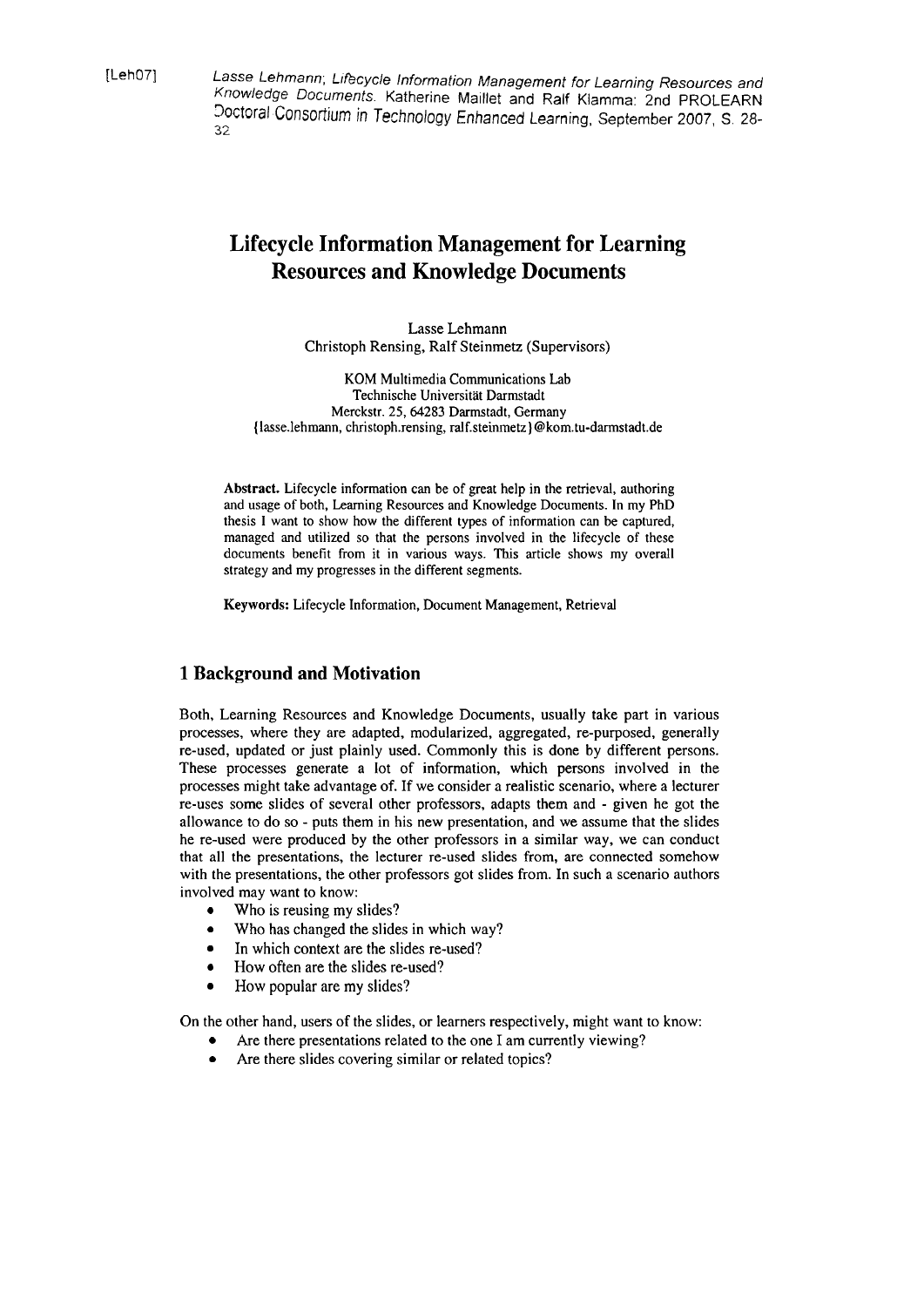- Which slides are most popular?  $\bullet$
- How can I retrieve the proper documents efficiently?

## **2 Identification of Research Questions**

Unfortunately, with today's methods, we are not able to answer most of the aforementioned questions in a satisfying way. Even if every person, involved in the processes, used one and the same state of the art version control system - like CVS or SubVersion - we would not be able to reproduce all the information, generated during the processes described above. Therefore all the information needs to be captured at the moment it emerges, or otherwise is lost. This is one of the central issues of my PhD thesis, along with the following questions:

- What kinds of information emerge during the lifecycle of a document?  $\bullet$
- Which information is important and can be helpful in later on processes on a document?
- How can the lifecycle of a document be modelled properly?  $\bullet$
- How can the desired information be captured / collected?
- Which phases of a document's lifecycle provide which kinds of information?  $\bullet$
- $\bullet$ How can the information be stored and traversed beyond system borders?
- In which ways can the collected information be utilized?



Figure 1: Concept of the Overall Approach

### **3 Overall Approach**

To cope with the aforementioned challenges, we divided the overall problem into three Segments: *Capturing, management* and *utilization.* Additionally, we start from a rather specialized domain - the one of learning resources - and try to transfer the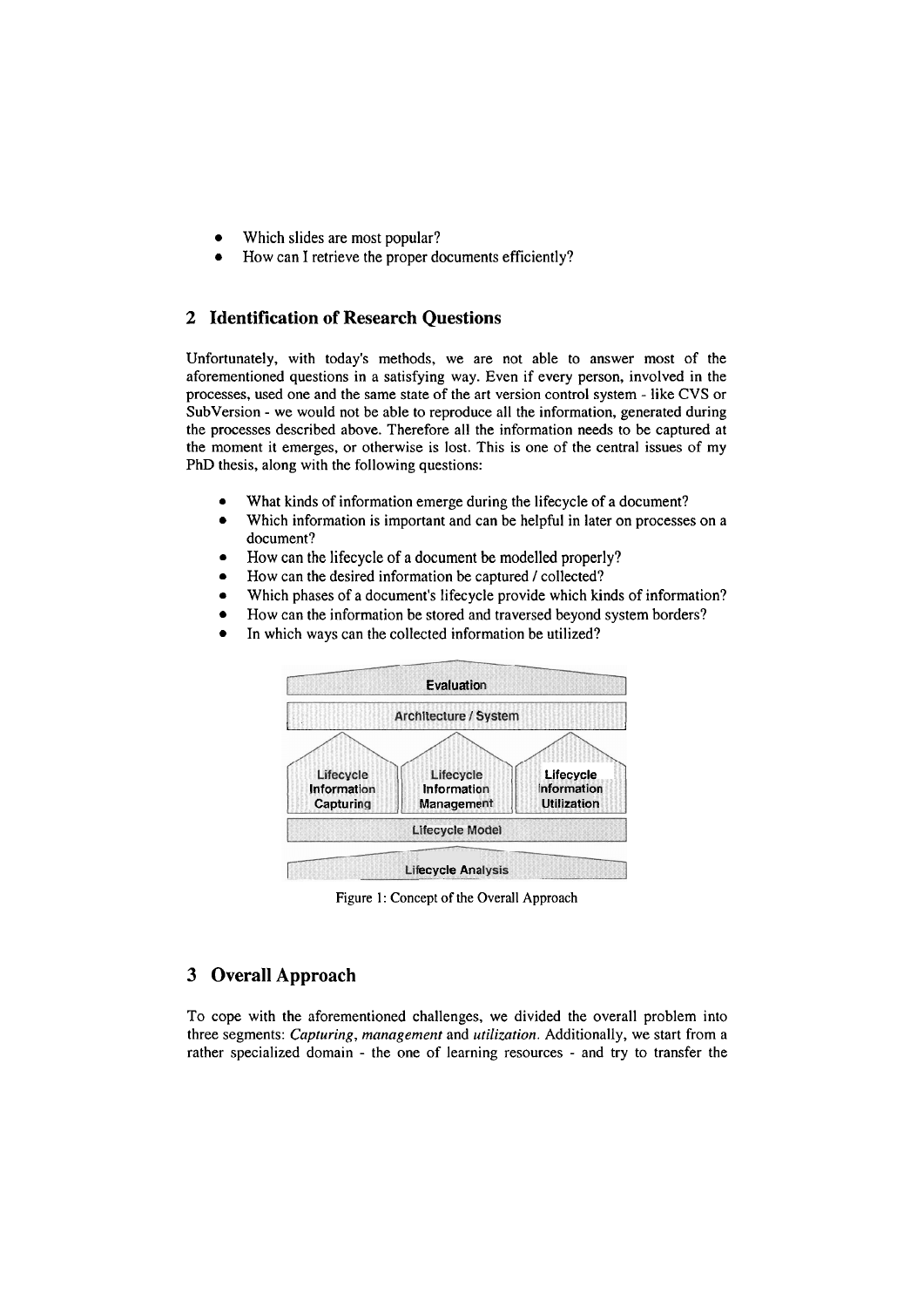results to the more general domain of what we call knowledge documents. We chose an analytical approach that we will prove with User driven evaluations. Therefore we start from analyzing the lifecycle and the information generated herein. The results from this analysis are brought into a lifecycle model. Then, based on that, we Cover the three above mentioned Segments and derive a conceptual architecture. After the implementation work is done, the approach will be evaluated. This whole process is depicted in Figure 1.

### **4 Results, Solution Approaches and Work in Progress**

At first, the results and Progress in the domain of Learning Resources are described before we depict our approaches in the field of knowledge documents.



Figure 2: Overall Architecture

#### **4.1 Learning Resources**

For the field of Learning Resources the analysis of the lifecycle, the systems taking Part in it and the information generated herein has been done. We differentiate two types of information that have to be handled, processed, as well as captured differently: **Context** and **relation** information. We modelled the lifecycle of Learning Resources and developed a schema to store this information [7]. Our first proof of concept for the overall approach was conducted in our Authoring by Aggregation environment ResourceCenter **[5].** In [7] we have shown that the collection, management and utilization of lifecycle information for Learning Resources is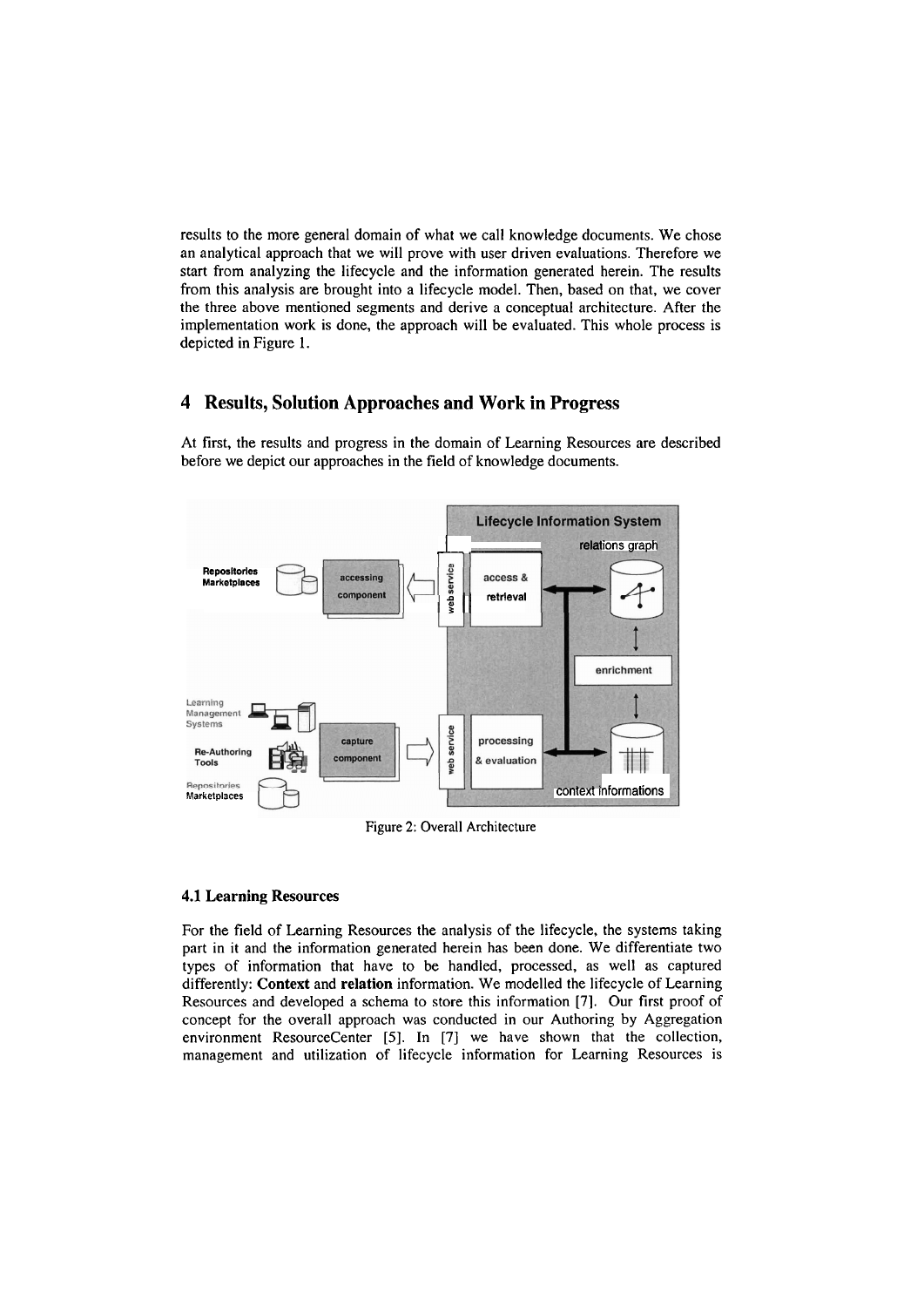possible and can Support the Users of the ResourceCenter in various ways. In [6] a more general approach, which is not dependent on one specific System, is described. We implemented a generic framework that is easily extendable and provides the infrastructure for arbitrary applications. Capture Components do the **capturing** of lifecycle information within the applications used, be it repositories, market places or authoring, re-authoring or authoring by aggregation tools. The Lifecycle Information System (LIS) is the central instance that manages, processes and distributes the collected information - in short: it is responsible for the **management** of lifecycle information. At last, the Accessing Components allow for the **utilization** of the processed information within the Systems in use. Nevertheless, the evaluation of the approach is still missing.

#### **4.2 Knowledge Documents**

In contrast to Learning Resources, Knowledge Documents are covering a broader domain and can not be restricted that easily. In our definition Knowledge Documents are *"Documents containing codified knowledge"* like typically slides, reports, documentations, papers, articles or other kinds of documents where several persons are involved in the lifecycle. We found, that in this domain, lifecycle information can be of even more value than for Learning Resources, since existing Document Management Systems do not take into account the huge amounts of information generated during the docurnents' lifecycle.



Figure **3:** Schematic Knowledge Document Lifecycle

So far, we have developed a schematic model for their lifecycle and we are currently analyzing the different types of lifecycle information emerging in the different phases, in order to put them into a proper Schema. We decided to stay with the division in context and relation information. Figure **3** shows the schematic lifecycle for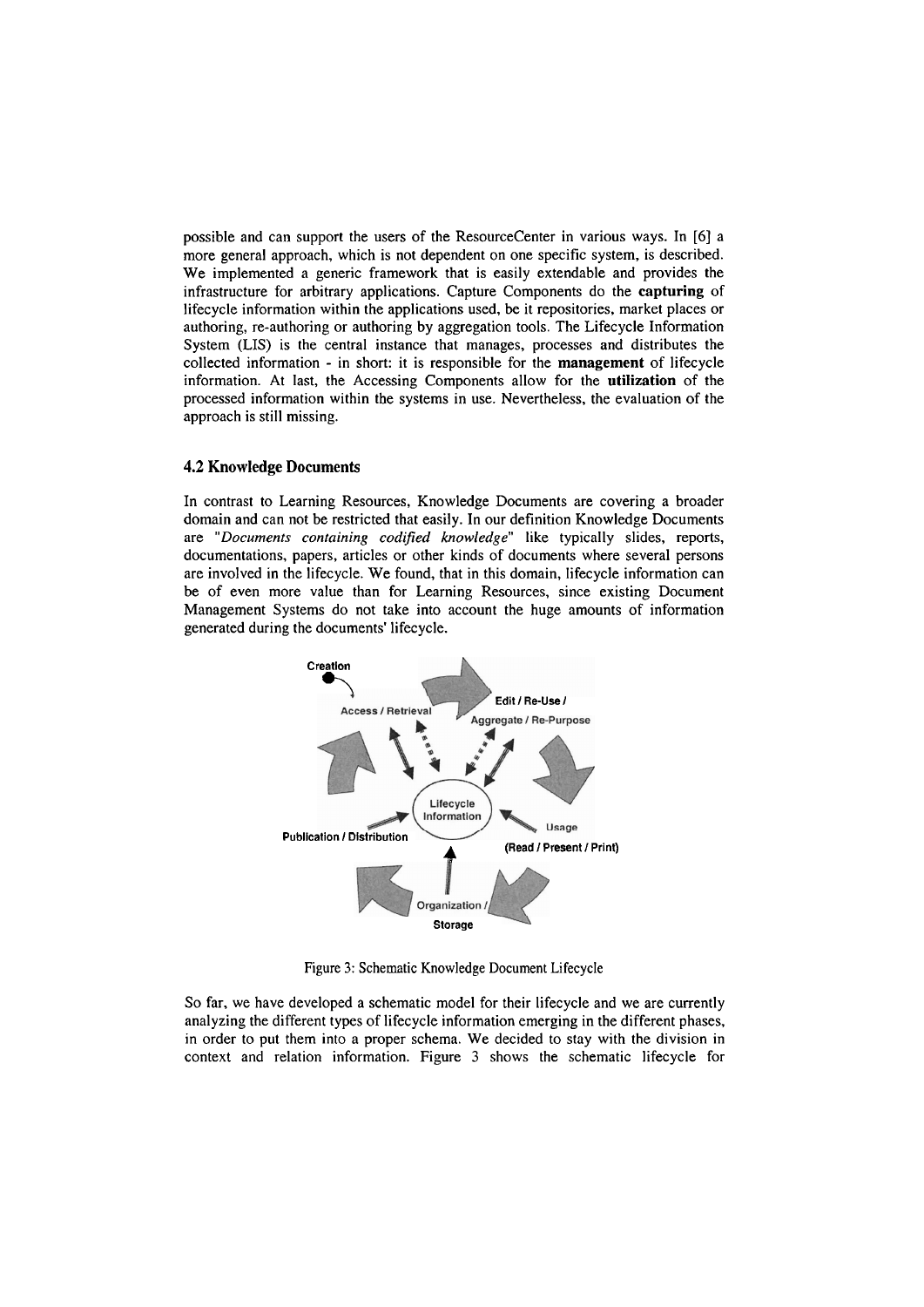knowledge documents, we propose. Here, the arrows show, where information emerges (arrows to the middle) and where information is utilized (arrows from the middle). The dotted arrows represent relation information while the other ones depict context information. In order to have this lifecycle properly analyzed, we have to generate views from different perspectives, including a system view, considering the applications involved, and an instance view, where the proceeding of one instance of a knowledge document through the lifecycle is shown. In addition, we have transferred the existing architecture concept to cope with the new situation. Here, we adapted the framework we designed for Learning Resources to the new usage context BI.

# **5 Related Work**

Several approaches within this domain show, that the collection, management and utilization of lifecycle information are important issues in ongoing research. The ecological approach [2], **[9]** states that there should not only be a dedicated labelling phase for learning objects in the beginning of their lifecycle, but metadata should be created during the whole lifecycle of a learning object, which motivates the capturing of lifecycle information.

The research works around the Attention Metadata framework [12] is actually dealing with a special sort of contextual usage information to help in retrieving - e.g. ranking and recommending - learning objects [13], learner modelling [ll] or in semantic desktop search [3]. However relation information seems to be not captured at all and there is no publication to be found where this kind of information is taken into account. Thus a lot of potential value is dismissed here.

Systems and approaches that take relations between documents into account are rather sparse. In [10] a concept for a management of change for collaborative authoring of structured and unstructured documents is proposed. This is somehow build upon relations but mostly relies on semantic, intra-document relations that are inevitable for a consistent management of change, but do not make use of typed relations that connect different instances of documents like we do.

In the HyLOS system [4] relations between instances of learning objects are used to provide additional links to learners in order to Support constructivist learning. However, these relations are generated at most semi-automatically and are not caught while they occur. Nevertheless the HyLOS system uses algebraic rules to emich existing relation information Sets.

Additionally there are several frameworks, Systems or approaches where this work might fit in nicely. Semantic Desktops [14] for instance, deal with the retrieval of documents in desktop environments; they already make some use of basic lifecycle information, like e-mail context or information gathered from the file system. Nevertheless, the consequent capturing and utilization of lifecycle information might make these tools even more powerful.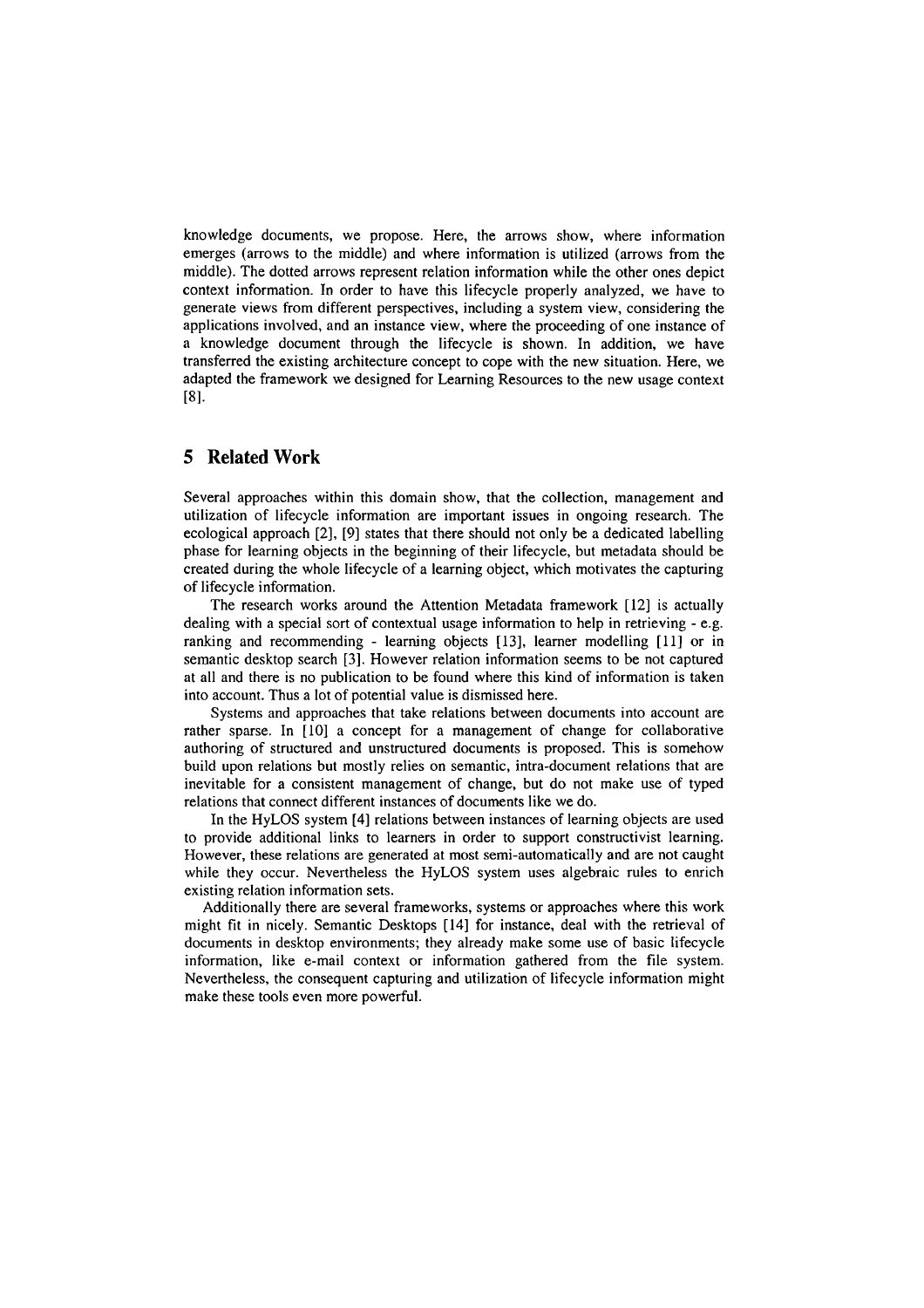# **6 Conclusions and Future Work**

The attention in the research community shows that the capturing, management and utilization of lifecycle information is an important and interesting research task. We have shown that in the domain of learning resources - under the given conditions - our approach is reasonable and applicable [6], [7]. The next steps will have to prove, if our approach can be generalized and transferred to the domain of knowledge documents, where it could serve an even bigger target group and likely have more impact. They include:

- Evaluation of the implementation in the ResourceCenter
- Refinement of the lifecycle model and the lifecycle information schemas for knowledge documents
- Refinement and implementation of the above concepts
- User driven evaluation of the developed System

### **References**

- $\mathbf{1}$ Bemdt, 0.; Biffar, J. & Zoeller, B. (2005), DMS - vom elektronischen Archiv zum Enterprise-Content-Management aus VOI: Code of Practice - Dokumenten-Management, VOI, chapter 1.
- Brooks, C. & McCalla, G. (2006), Towards Flexible Learning Object Metadata, in  $2.$ 'Proceedings of Jnt. J. Cont. Engineering Education and Lifelong Learning, Vo116, Nos 1/2'.
- $3.$ Chirita, P.; Gavriloaie, R.; Ghita, S.; Nejdl, W. & Paiu, R. (2005). Activity Based Metadata for Semantic Desktop Search, in 'Proceedings of the 2nd European Semantic Web Conference'.
- $4<sup>1</sup>$ Engelhardt, M.; Hildebrand, A.; Lange, D. & Schrnidt, T.C. (2005),A Semantic Approach to Automated Content Augmentation for eLearning Objects, in Michael Auer & Ursula Auer, ed.,'Proceedings of the ICL 2005', Kassel University Press, Villach (Austria).
- 5. Hoermann, S.; Hildebrandt, T.; Rensing, C. & Steinmetz, R. (2005), ResourceCenter - A Digital Leaming Object Repository with an lntegrated Authoring Tool, in 'Proceedings of the Edmedia 2005'.
- Lehmann, L.; Hildebrandt, T.; Rensing, C. & Steinmetz, R. (2007), Capturing, 6. Management and Utilization of Lifecycle lnformation for Learning Resources, in proceedings of 'EC-TEL 2007'.
- 7. Lehmann, L.; Rensing, C. & Steinmetz, R. (2007), Lifecycle Information Management and Utilization in an Authoring by Aggregation Environment, in 'Proceedings of the Edmedia 2007'.
- Lehmann, L.; Hildebrandt, T.; Rensing, *C.* & Steinmetz, R. **(2007).** Utilizing Lifecycle lnformation for Knowledge Document Management and Retrieval, In proceedings of I-KNOW 2007 - 7th International Conference on Knowledge Management.
- 9. McCalla, G. (2004). 'The Ecological Approach to the Design of E-Learning Environments: Purpose-based Capture and Use of Information About Learners', Journal of Interactive Media in Education 7.